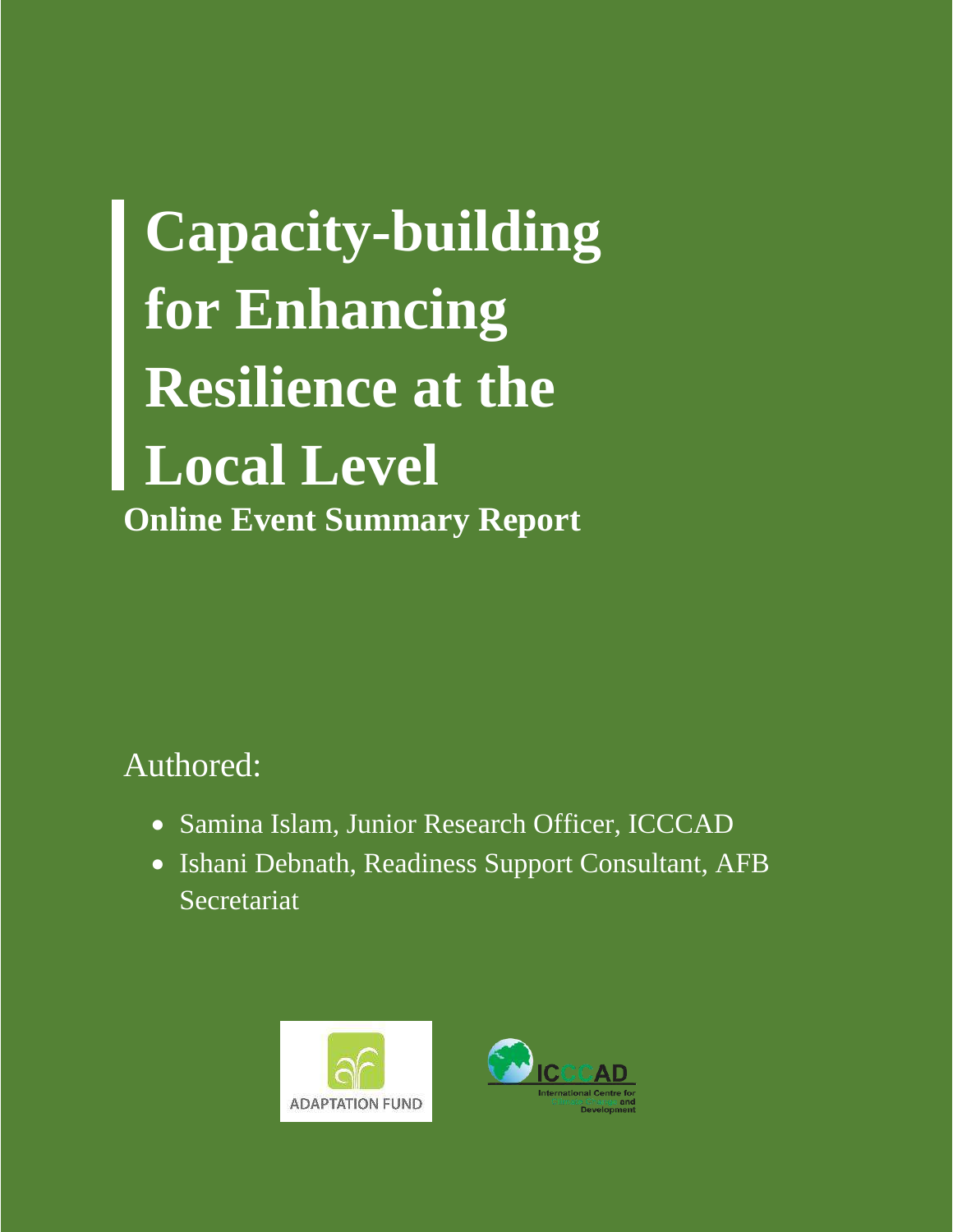### **Table of Contents**

| $\bullet$                                                                                      |  |
|------------------------------------------------------------------------------------------------|--|
| $\bullet$                                                                                      |  |
| Presentation: Adaptation Fund Capacity-building Efforts for Locally-led Action  9<br>$\bullet$ |  |
| $\bullet$                                                                                      |  |
| $\bullet$                                                                                      |  |
|                                                                                                |  |
|                                                                                                |  |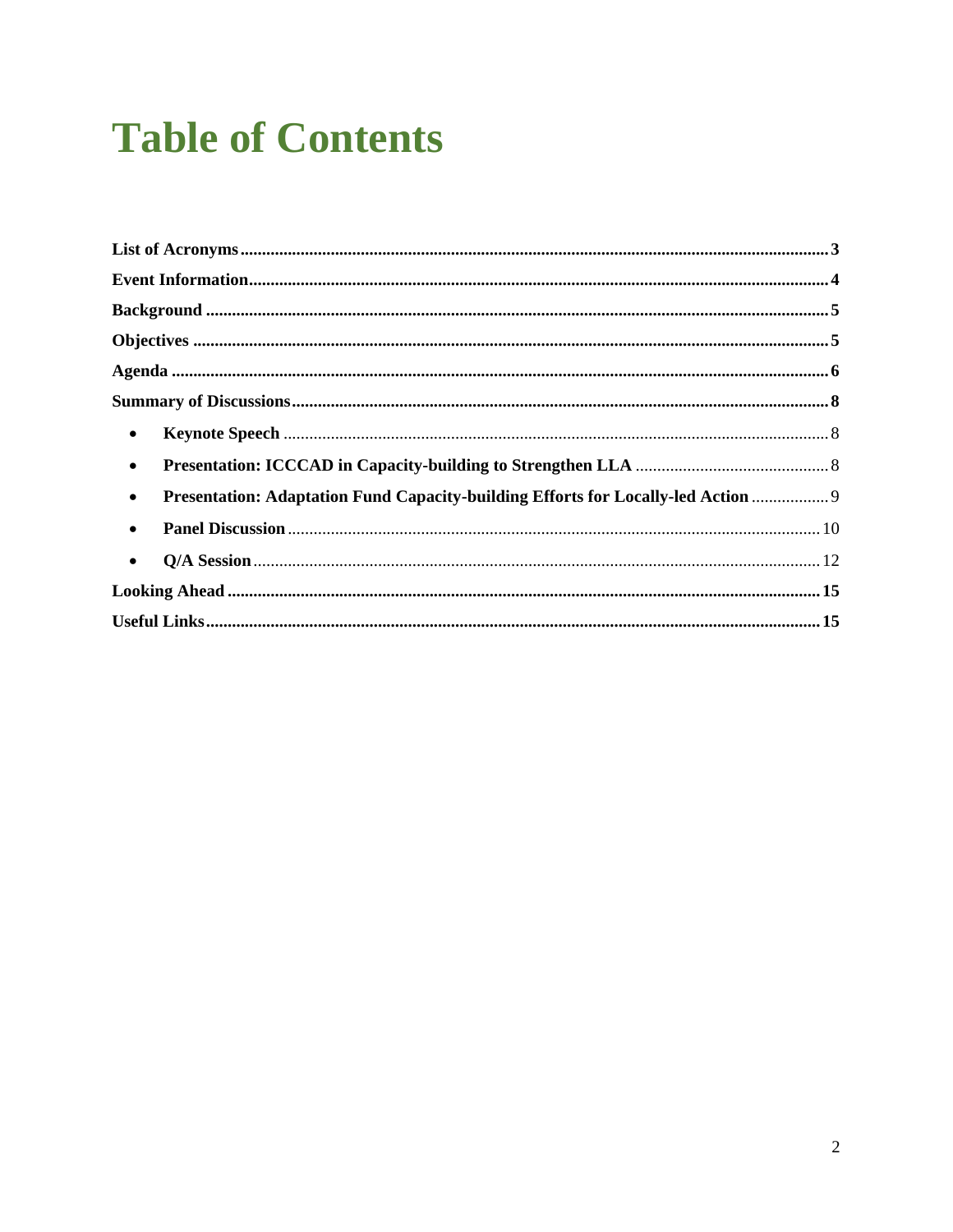# <span id="page-2-0"></span>**List of Acronyms**

### **In Alphabetical Order**

| Conference of the Parties                                              |
|------------------------------------------------------------------------|
| Global Centre on Adaptation                                            |
| International Centre for Climate Change and Development                |
| Local Communities and Indigenous Peoples Platform Facilitative Working |
| Group                                                                  |
| <b>Least Developed Countries</b>                                       |
| Locally-led Adaptation                                                 |
| <b>Nationally Determined Contribution</b>                              |
| <b>National Implementing Entities</b>                                  |
| Paris Committee on Capacity-building                                   |
| <b>Small Island Developing States</b>                                  |
| <b>Slum/Shack Dwellers International</b>                               |
| <b>Transformative Action Program</b>                                   |
|                                                                        |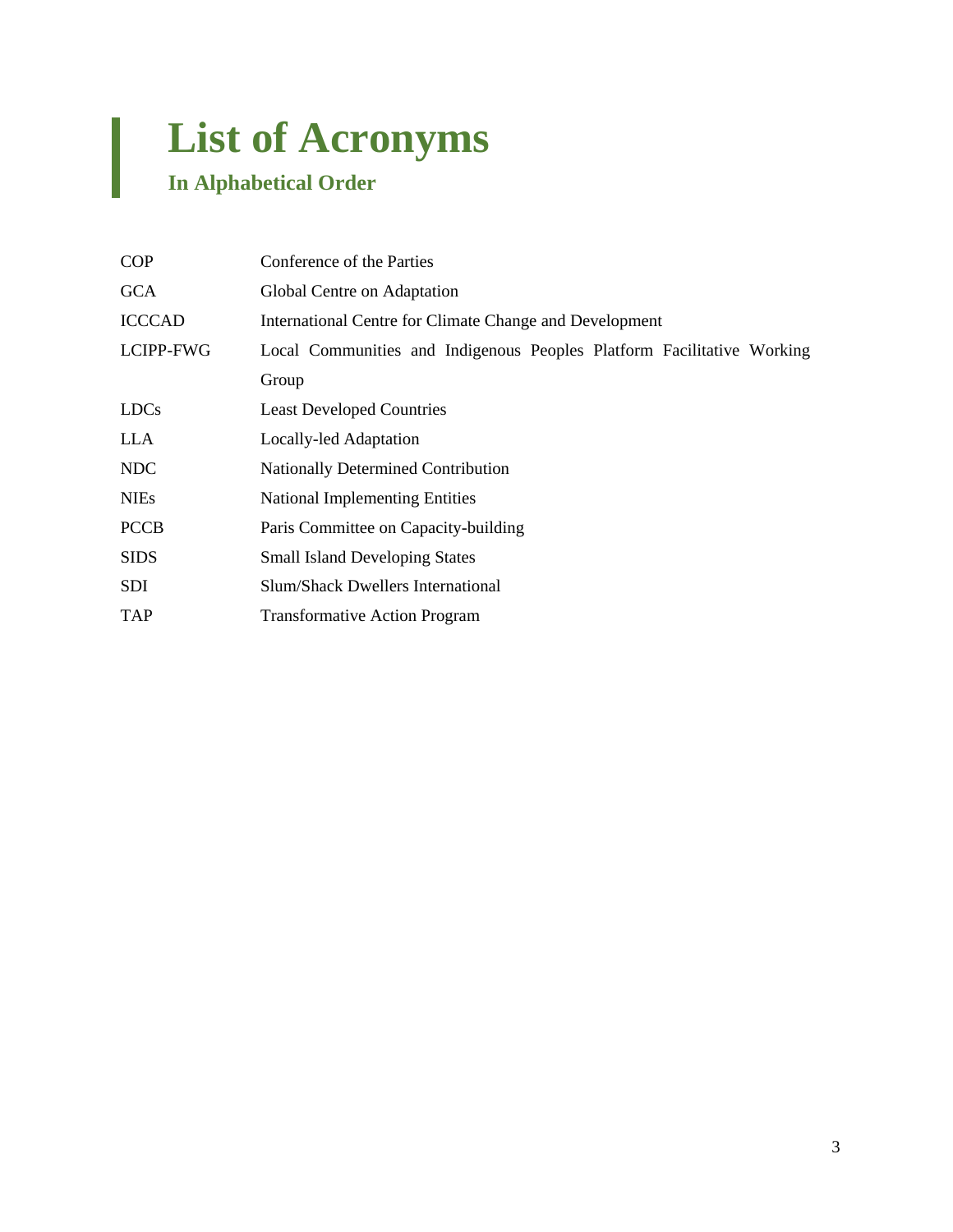### **Event Information**

**Hosted by the PCCB and UNFCCC Organized by ICCCAD and Adaptation Fund**



04 November









#### **Featured**



Presentations and roundtable discussions

#### **Digital Engagement**



470 livestream viewers 1.5k reach

**Joined by**



11 collaborating organizations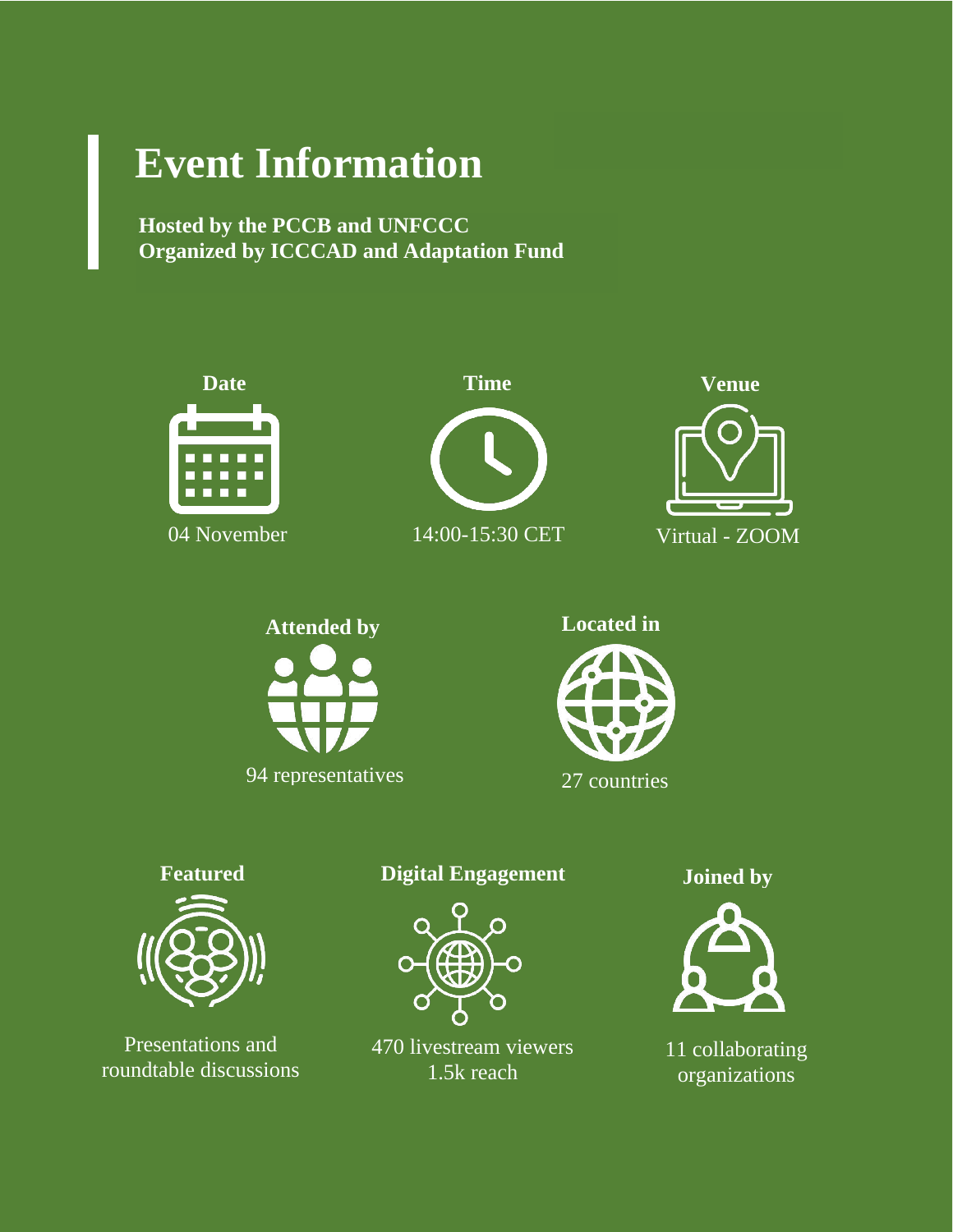# <span id="page-4-0"></span>**Background**

A majority of developing countries have placed capacity-building as a condition for the implementation of their NDCs. As adaptation is inherently region and locale-specific, even within a country, there is a strong need to build capacities at the local level, which in turn will enhance resilience and adaptive capacities both at the local community and national levels. Disadvantaged local communities are hit hardest from climate change impacts and the new and lasting scourge of COVID-19. Therefore, a bottom-up approach to capacity-building to enhance resilience at this level should be regarded as the key to address the risks posed by climate change to local actors. Local communities also have a groundswell of traditional/indigenous knowledge-based coping mechanisms and capacities. When disasters occur, it is important to understand how to more-effectively tap these resources and how to support locally-led adaptation capacity development and enhancement.

# <span id="page-4-1"></span>**Objectives**

This virtual roundtable discussion was organized as part of the [Capacity-building Momentum to Recover](https://unfccc.int/pccb-network/CBMomentum2020)  [Better](https://unfccc.int/pccb-network/CBMomentum2020) event series under the PCCB Network. It aimed to shine a light on the enormous surge of support for activities underway across the globe that are moving the world toward a highly resilient, low-carbon future. The event included discussions on:

- **1.** Providing an overview of the needs and gaps related to locally-led capacity-building initiatives, based on ICCCAD and Adaptation Fund experiences.
- **2.** Facilitating and building a discourse on potential approaches and actions needed to support locallyled capacity-building initiatives.
- **3.** Sharing of good practices, experiences and lessons learned.
- **4.** Identifying opportunities including financial support and partnership development to strengthen capacities of vulnerable actors to develop and implement local level adaptation and resilience strategies and the role of various stakeholders at local level.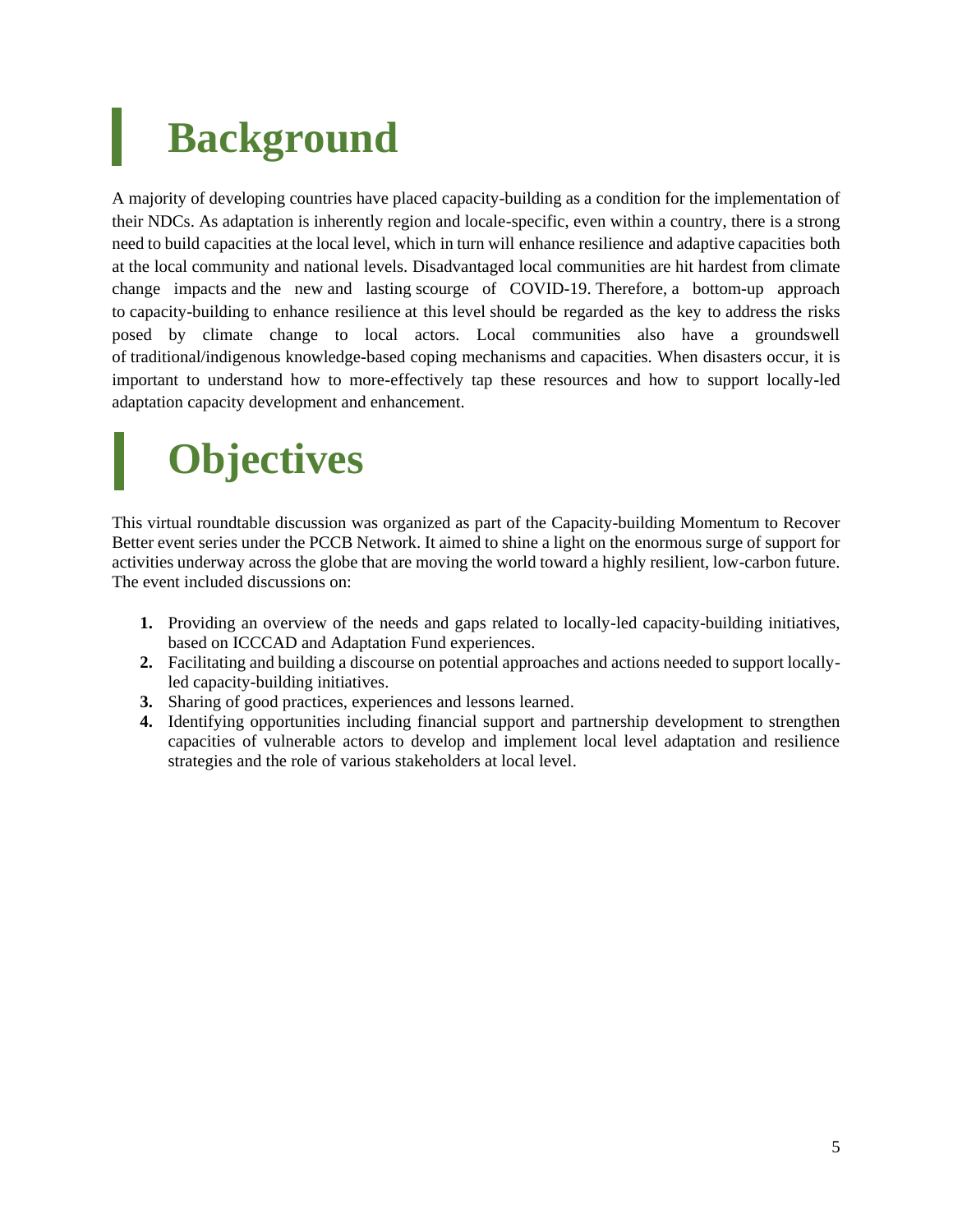<span id="page-5-0"></span>

#### **Moderator: Prof. Saleemul Huq** | ICCCAD

- **Opening Remarks**
- **Ice-breaking Session with Participants**

#### **Keynote** Capacity-building approaches, experiences, and needs at the local level

• **Sheela Patel** | Slum/Shack Dwellers International (SDI)

#### **Presentations**

Sharing experiences, good practices, and lessons learned by lead partners for identifying needs and gaps related to locally-led capacity-building initiatives

- **Prof. Mizan Khan** | ICCCAD
- **Farayi Onias Madziwa** | Adaptation Fund

#### **Panel Discussion**

Identifying and facilitating potential solutions, approaches, opportunities (including financial support), and actions needed

- **Jaehyang So**, Programme Director, Global Centre on Adaptation (GCA)
- **Comlan Médard Ouinakonhan,** member, Local Communities and Indigenous Peoples Platform Facilitative Working Group (LCIPP-FWG)
- **Andrea Carmen**, Co-Chair, (LCIPP-FWG)
- **Mariam Devidze,** Green Alternative, Georgia
- **Sarshen Scorgie,** Director of Policy and Fiscal instruments, Conservation South Africa
- **Emani Kumar,** Deputy Secretary General, ICLEI | Executive Director, ICLEI South Asia

#### **Q/A Session with panelists**

**Moderator: Farayi Onias Madziwa** | Adaptation Fund

#### **Closing Session**

• **Marzena Chodor** | PCCB Co-Chair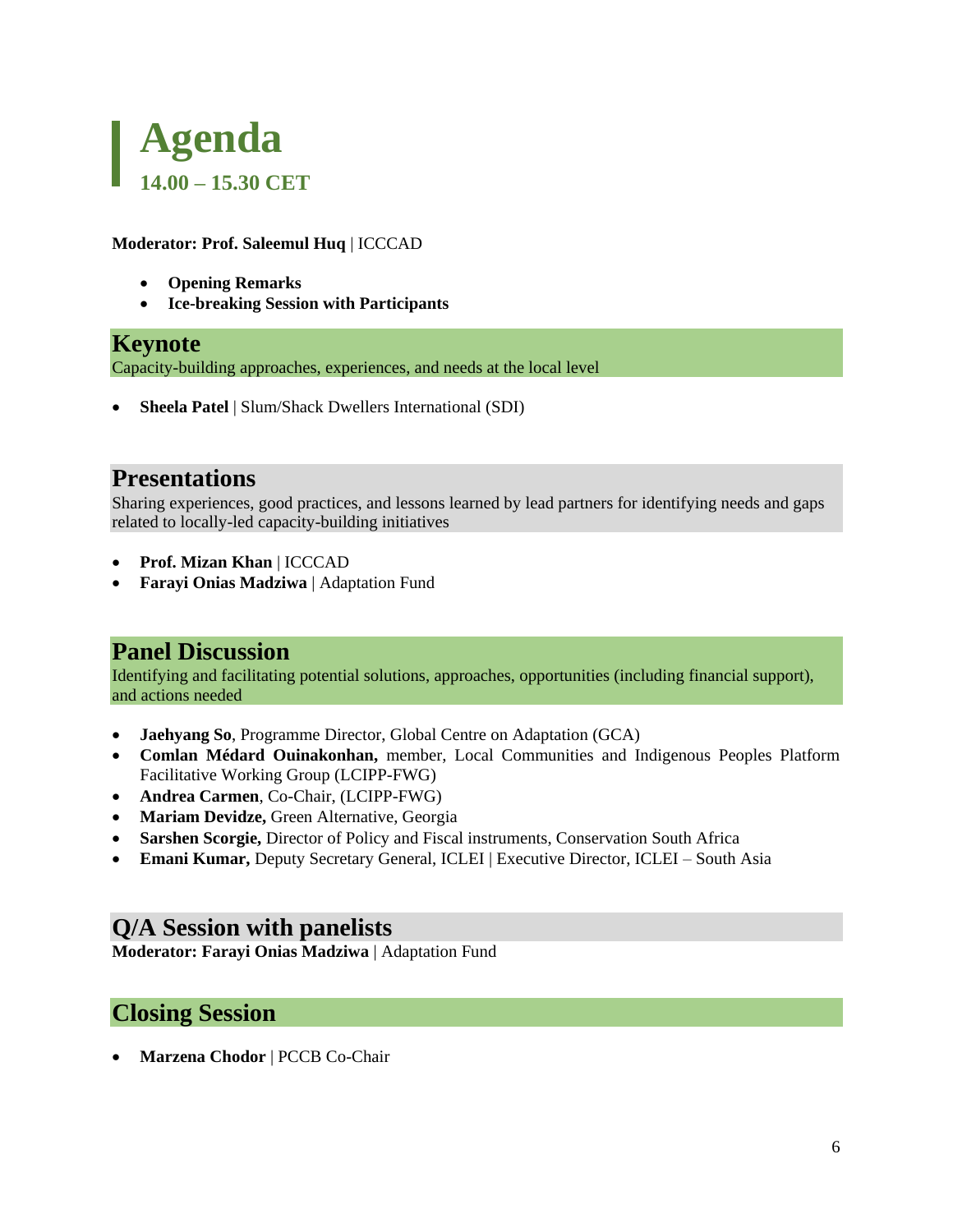

**Picture of this virtual event**

The Paris Committee on Capacity-building (PCCB) organize a capacity-building hub at the Conference of Parties (COP) every year where my centre ICCCAD has had the privilege to collaborate with the PCCB at the hub. Because of the pandemic the COP is postponed for a year; but nevertheless, we are using this time and opportunity to do a series of virtual events and today's event is going to be capacity-building for enhancing resilience at the local level.

**Prof. Saleemul Huq, Director at ICCCAD**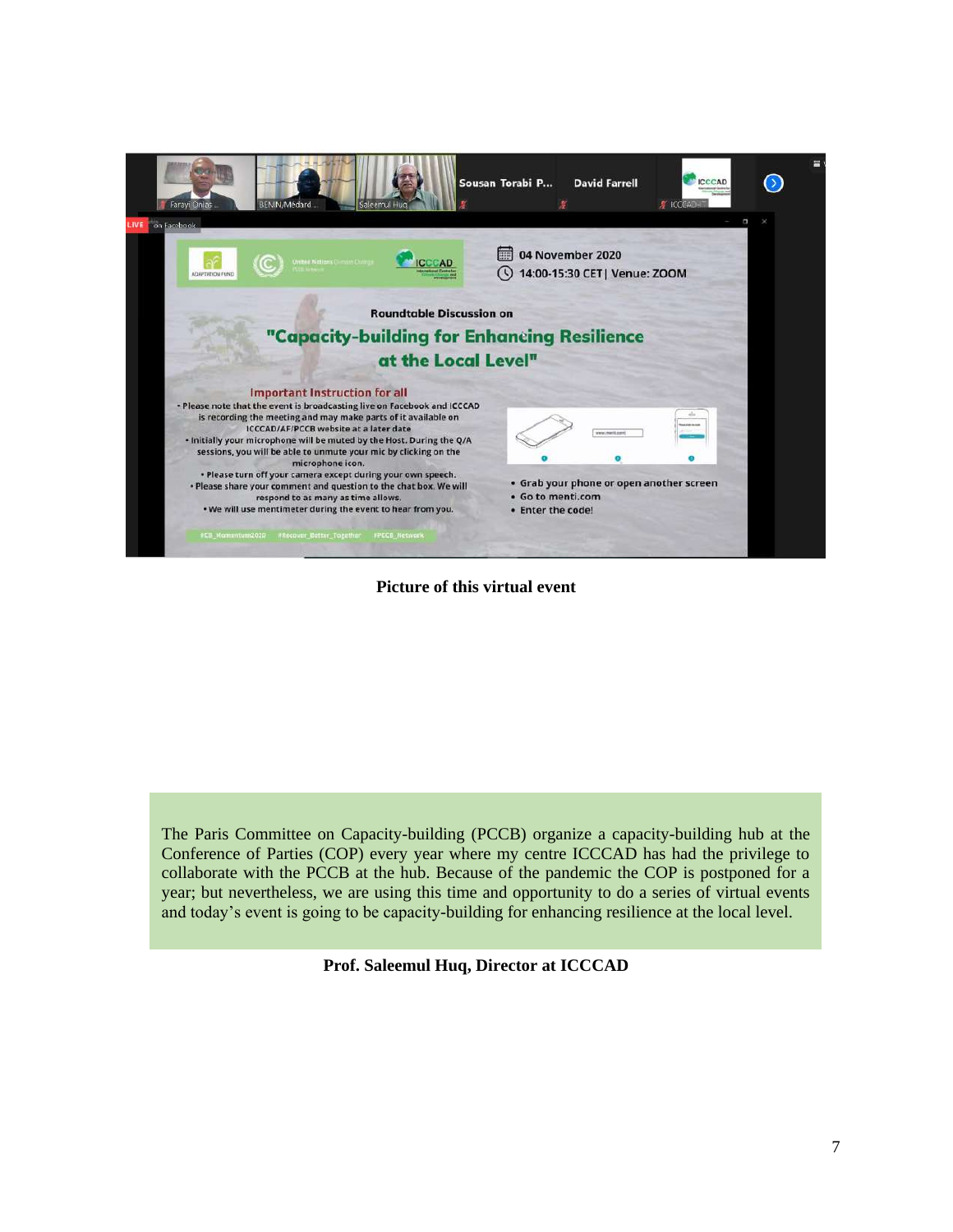# <span id="page-7-0"></span>**Summary of Discussions**

#### <span id="page-7-1"></span>• **Keynote Speech: Sheela Patel | SDI**

Reinterpreting the concept of resilience within climate change has tremendous transformational potential. Locally-led adaptation is highly important as it gives an opportunity to create a demand and expectations and a challenge to localize the concept of adaptation to work with communities. The local communities' experience and knowledge of many generations can be used, and we can build on collectively new ways of anticipating and learning about change that we must take on beforehand, so the onslaught of disaster episode doesn't destroy the very basis on our life.

*"For me an important message that comes from below is that you must learn to work with communities. You have to support and celebrate communities that are mobilized for long periods of time because of challenges we face have to be sustained locally over the next 30-40 years."*

#### <span id="page-7-2"></span>• **Presentation: ICCCAD in Capacity-building to Strengthen LLA | Prof. Mizan Khan, ICCCAD**

- Elements of capacity-building ranges from awareness, education and research to development; and the levels of capacity-building starts from individual, institution down to systemic country level
- Although being a vulnerable country. Bangladesh has made significant responses where the country has turned its natural resources into building resilience and strength.
- ICCCAD has focused on building capacity at six levels; namely in-house capacity-building, local level capacity-building as well as national, regional, LDCs and global.
- Focus is given on the instruments used to understand capacity-building like learning workshops, expert training, interactive dialogue of youth and women communities among many more, and the initiative ICCCAD has taken in providing climate sensitive information to farmers, fishers and other people whose livelihood depend on it
- An overview is given of the learning ICCCAD has accumulated over the last decade through communities and local governments, including having locally context-driven data, solutions that are indigenous and mobilization of resources and finances.

*"Capacity-building is inherently local and regional. National governments responsibility is to be an enabler of appropriate policies framework. Our national government through the multilateral or bilateral agencies have to be grounded and serve the locally led adaptation which is the key to resilience building."*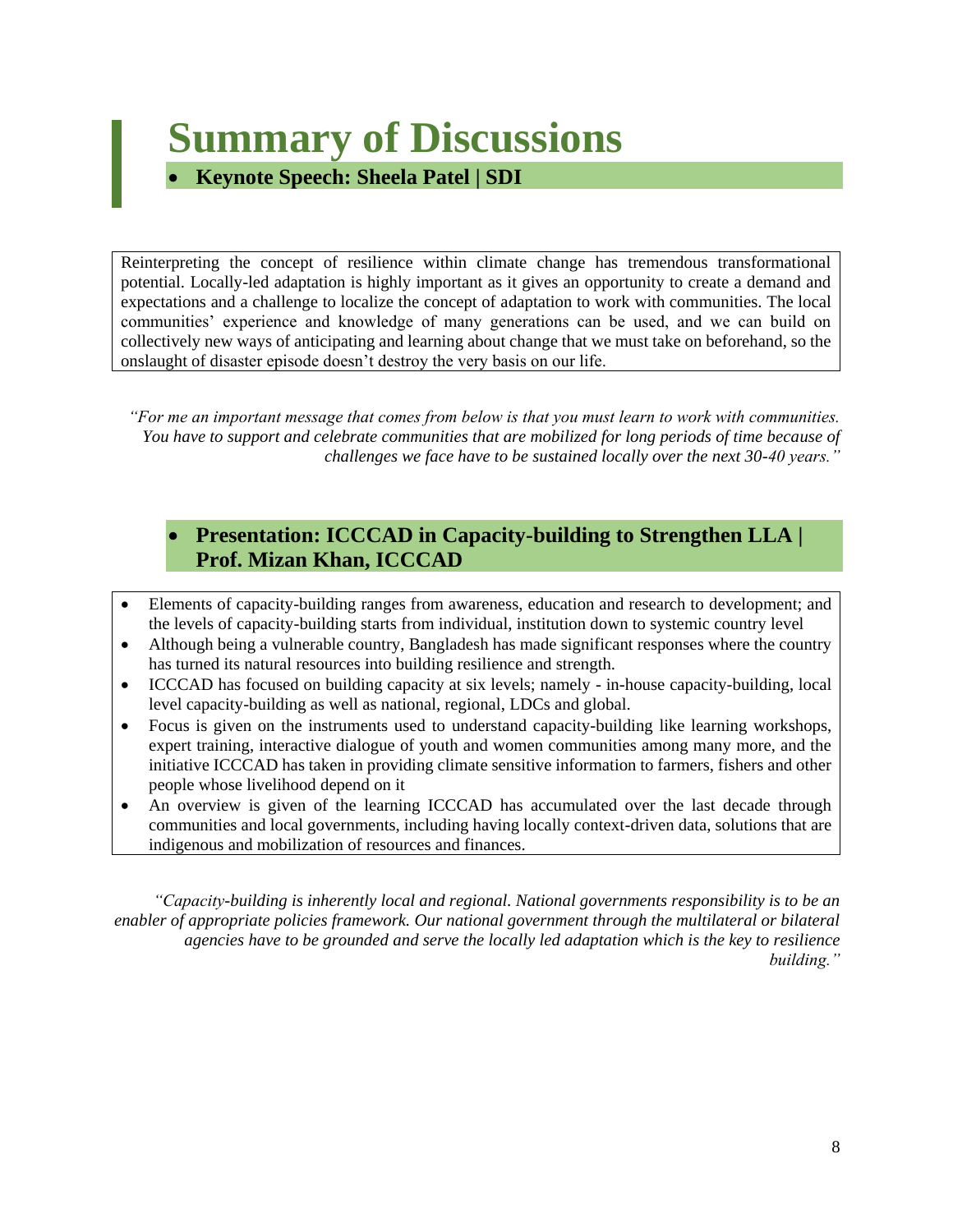#### <span id="page-8-0"></span>• **Presentation: Adaptation Fund Capacity-building Efforts for Locally-led Action | Farayi Madziwa, Adaptation Fund**

- Adaptation Fund's pioneering Direct Access modality allowed National Implementing Entities to directly access adaptation finance. 32 accredited NIEs that accessing funds from the Adaptation Fund using this mechanism, including from Small Island Developing States (SIDS) and/or Least Developed countries (LDCs)
- It set the the milestone of reaching 8.7 million beneficiaries directly through the mechanism and 17 million indirect beneficiaries.
- Ensured financing 105 concrete projects and committed US\$ 745 million to 102 countries, with 18 projects located in SIDS and 28 in LDCs
- Just about 40% of the Fund's portfolio projects are under the agricultural and food security sector
- The main delivery vehicle of the fund in supporting capacity-building is the readiness programme in climate finance. A detailed outline is discussed of the planned events under the readiness programme and the individual grants available under the readiness program to support capacity-building along with their eligibility criteria and funding cap.

*"We know that in some parts of the globe the Adaptation Fund is not very well known so through our readiness activities and workshops we are holding globally and face to face, we create a visibility and branding of the fund."*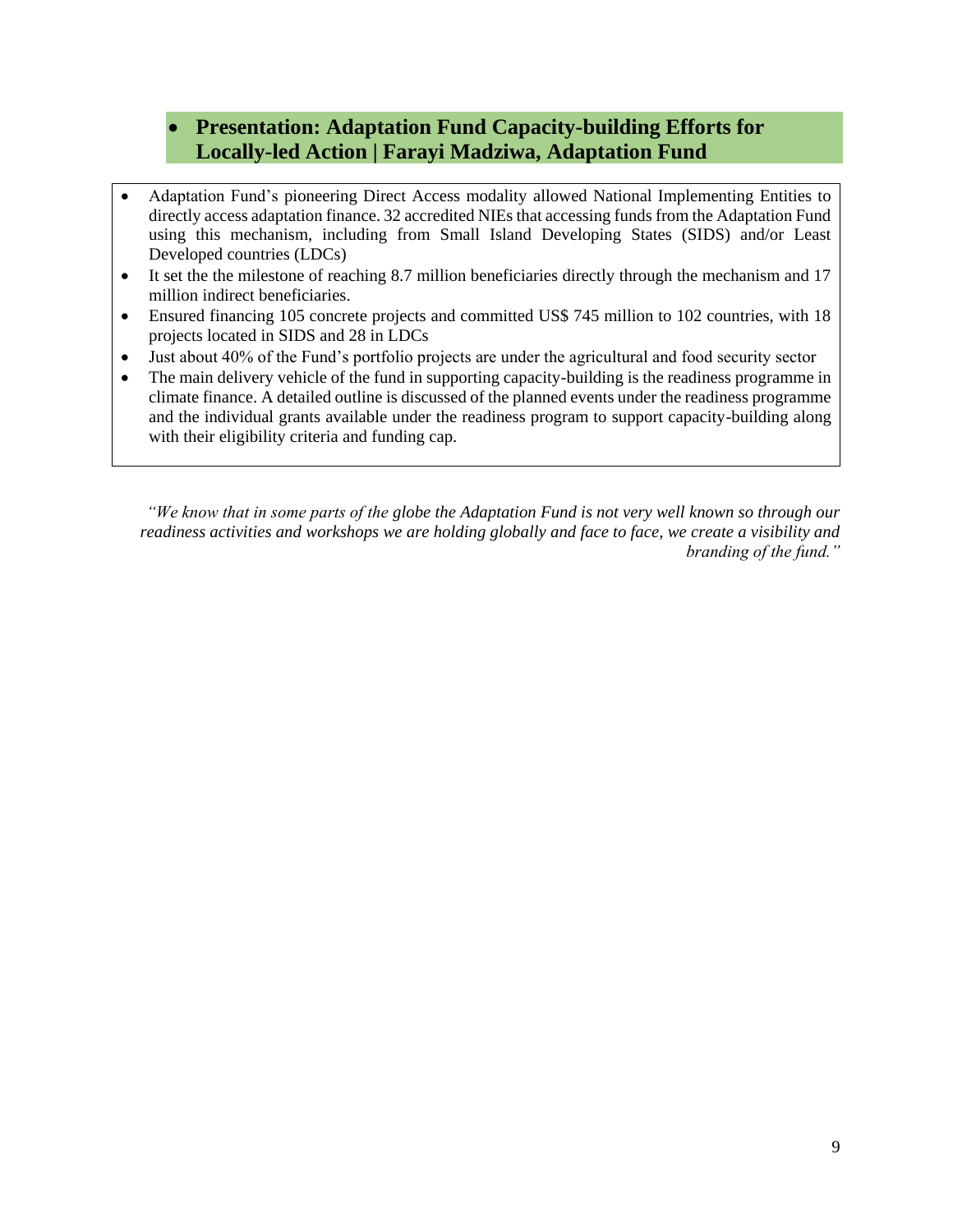## **Summary of Discussions**

#### **Moderator: Farayi Madziwa**

#### • **Panel Discussion**

<span id="page-9-0"></span>Panelists were asked to briefly introduce their organizations and the works they have been doing in terms of locally-led adaptation and capacity-building. The following summarizes their responses.

- The business plan (2020-2025) of the GCA identifies five key programme areas  $-$ 
	- Food security
	- Water Security in the context of Urban Resilience
	- Using nature-based solutions for infrastructure
	- Climate finance
	- Building youth leadership
- Incorporating locally-led action in each of these five program areas is treated as highest value.
- GCA is also establishing a global hub on locally-led action where the purpose is to support all the institutions and organizations that are working on locally-led action, to disseminate the best practices in locally-led action and to provide the support capacities including finance, capacity-building as well as advocacy and increased awareness of locally-led action.

**Jaehyang So** Programme Director, Global Centre on Adaptation (GCA)

- The Local Communities Indigenous People's Platform is an inclusive and trusted scape which brings together both people and the knowledge system.
- LCIPP is currently implementing a number of activities including organizing training workshop webinar and annual thematic training workshop, developing recommendations on the participation of indigenous people and local communities across the UNFCCC process.

**Comlan Médard Ouinakonhan** Member, LCIPP-FWG

- Green Alternative is the core member of Adaptation Fund NGO Network and is responsible for observing the projects that are financed by the Adaptation Fund.
- Representing the Network, Green Alternative mobilizes comments and feedbacks on Adaptation Fund project proposals, conducts independent assessments of adaptation fund projects and the implementation, strengthens the knowledge on the front to the civil society organizations.
- In each project or policy campaign, Green Alternative combines the campaign work with the capacity-building of local groups and facilitate their direct involvement in the campaigns depending on the communities and their needs.

**Mariam Devidze** Green Alternative, Georgia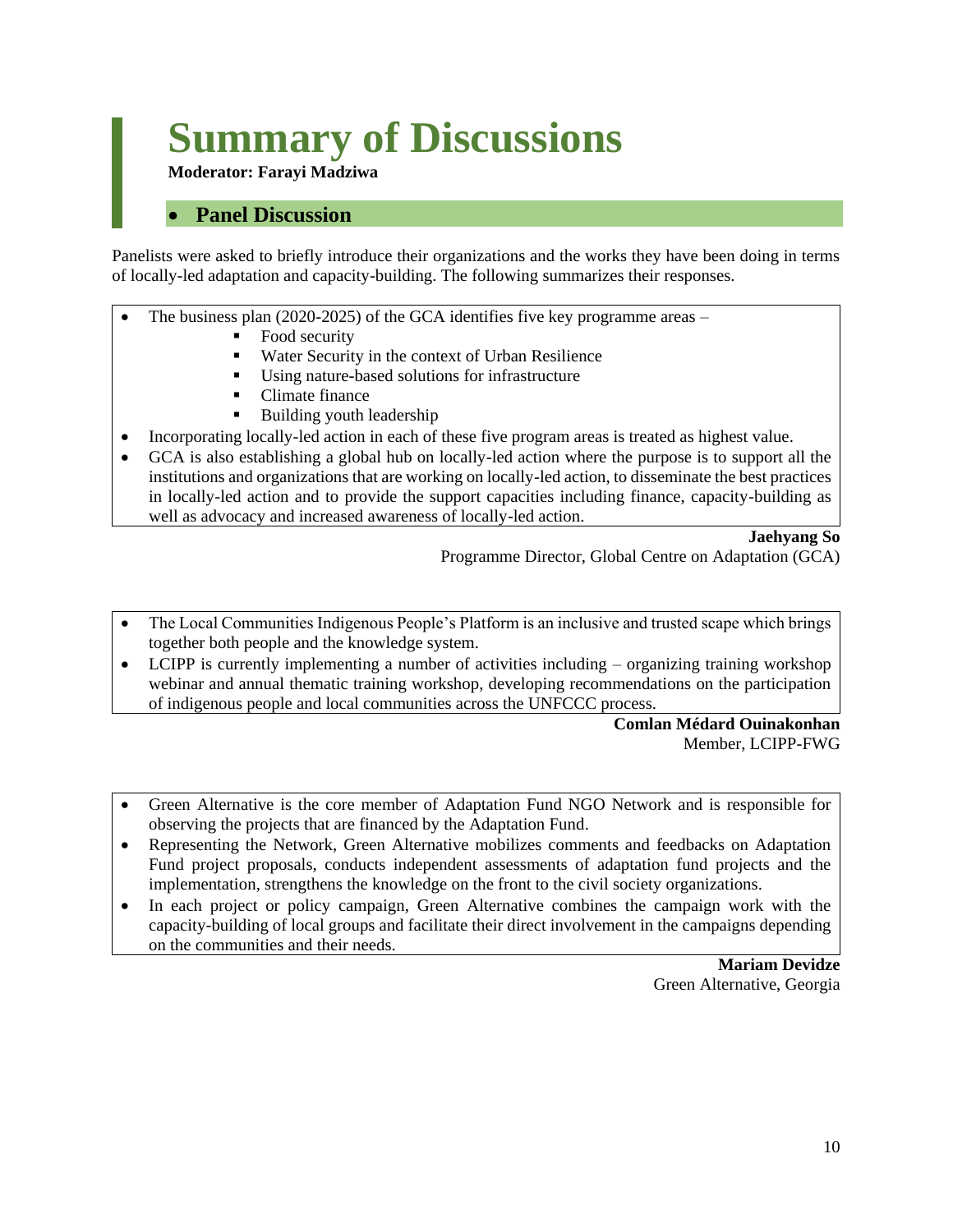- Conservation South Africa works in three landscapes across South Africa focused on range-land restoration with small-scale farmers and communal areas.
- The work modality of Conservation South Africa is focused on nature-based solutions to climate change including sustainable range land management, enterprise development that supports resilience for both communities and nature towards building a restoration economy.
- It has also been the facilitating agency in the macro land R1 landscape for the Adaptation Funds small grants facility where support is given to seven small grant recipients to develop their climate responses, ranging from agriculture climate resilient breeding, water wise robust tea farming to climate proofing settlements, building livestock and herd shelters to small-scale fisheries and safety at sea as well as savings groups.

#### **Sarshen Scorgie**

Director of Policy and Fiscal instruments, Conservation South Africa

- ICLEI is a city association that has more than 1700 city governments as members as well as 20 offices all over the world
- It is helping the city governments to achieve sustainability through five pathways  $-$ 
	- Low emission development pathway
	- Nature-based solutions
	- Circular development
	- Resilience development
	- Equitable and people-centred development
- Transformative Action Program (TAP) to observe the activities of city governments and take those activities as action plans for various donor and funding agencies.
- Also does a lot of stakeholder engagement; stakeholder groups formed within the city governments so if the city wants to work on the ground, ICLEI brings those stakeholders so that both can come and work together.

#### **Emani Kumar**

Deputy Secretary General, ICLEI Global and Executive Director, ICLEI – South Asia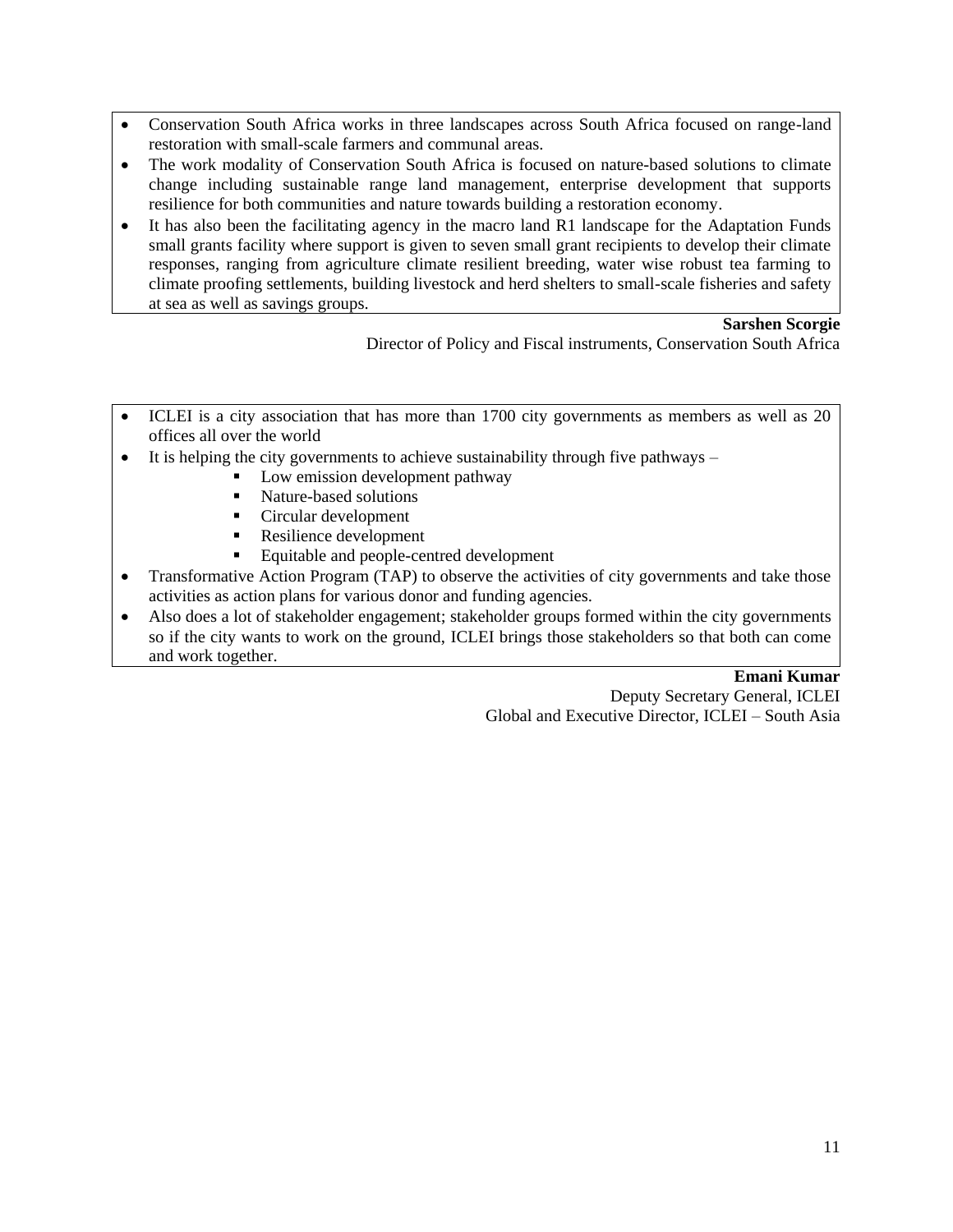## **Summary of Discussions**

#### <span id="page-11-0"></span>• **Q/A Session with Panelists**

Panelists were invited to respond to questions posed by the moderator. The following summarizes the panelists' inputs.

#### **"What mechanisms of finance flows have been successful to advance locally-led adaptation from the GCA perspective?"**

- Three mechanism components that GCA sees as being particularly successful
	- A financial mechanism actually exists
	- Among the ones that exist, those that incorporate local government especially in budgetary system rather than in a project capacity, is important for the sustainability of the financial mechanism
	- Financial mechanisms are run in a programmatic rather than on a project-based system

**Jaehyang So**  Programme Director, Global Centre on Adaptation (GCA)

#### **"What modalities do you employ under ICLEI to encourage city to city learning when it comes to building greater climate capacities?"**

- ICLEI works very closely with the city officials, city engineers and planners and inculcate the knowledge to them in a language they understand. This helps when these city officials take actions from then onwards, they can utilize that particular knowledge.
- This modality further helps in peer-to-peer learning where city governments learn from each other to implement and take forward a certain action on the ground.

#### **Emani Kumar**

Deputy Secretary General, ICLEI Global and Executive Director, ICLEI – South Asia

#### **"What have been the greatest gaps and needs that Conservation International has experienced that hamper locally-led adaptation?"**

- While participating in the Enhanced Direct Access Program of Work, a huge gap was found in terms of project management and financial management for a lot of the smaller community-based organizations that hampered their ability to implement initially until that capacity-building could be significantly enhanced.
- One benefit from the program was that it helped to learn from one another's projects; it had a lot of inter-district as well as intra-district sharing and learning exchanges, reflections and learning programs.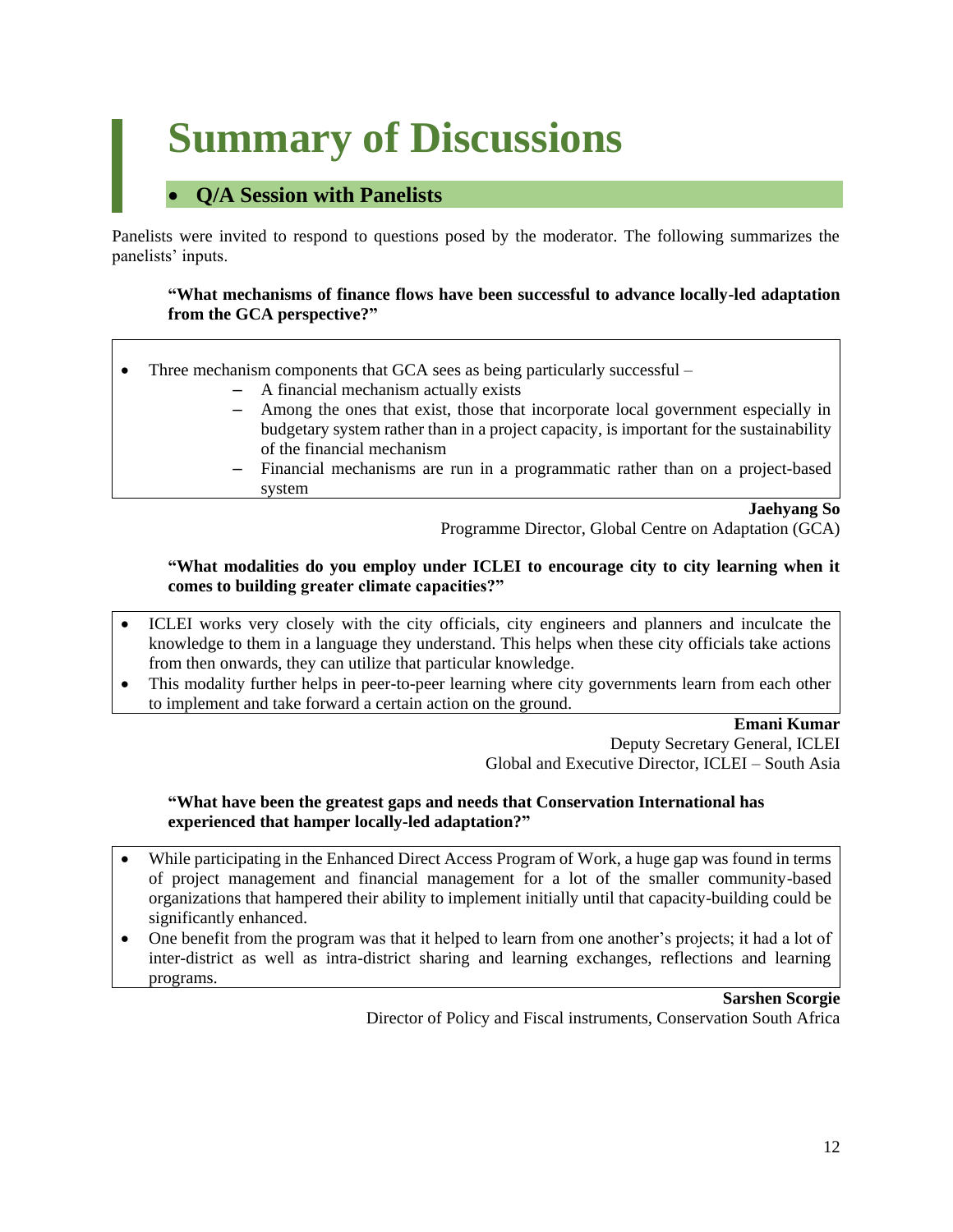#### **"What have been the greatest gaps and needs that Green Alternative has experienced that hamper locally-led adaptation?"**

- While making comments on project proposals it is often visible that in many of those stakeholders are not consulted properly and therefore the proposals are not responsive to local community needs. Bottom-up planning, not only consulting communities but instead to involve them in the decisionmaking process is challenging for many projects.
- Lack of institutional capacity-building in local governments is also a major gap.

**Mariam Devidze** Green Alternative, Georgia

**"What are the specific challenges visible in the Facilitating Working Group (FWG) that are faced by the local communities and indigenous people with regards to raising awareness and capacity-building efforts?"**

- It is important to recognize that indigenous people are a distinct rights holder which includes the right to participate in decision making and the right to free, prior and informed consent regarding all programs and projects.
- The unique methods and practices of the indigenous people are not respected enough as well as their rights to participate in the planning process, not just as recipients but as contributors to the programs.

**Andrea Carmen**  Co-Chair, LCIPP-FWG

**"Considering the multi-dimensional effects that the COVID19 pandemic has had on cities, local communities and indigenous people, how has ICLEI continued or adapted its capacitybuilding works?"**

• The situation has made possible for the development plans to start working on the ground; it helped some of the cities to address all those issues that could not have been addressed previously.

> **Emani Kumar** Deputy Secretary General, ICLEI Global and Executive Director, ICLEI – South Asia

#### **"What is needed to make locally-led adaptation and related capacity-building support and mainstream investment strategy across the donor community?"**

- GCA has identified two issues in terms of making stronger investment strategy across communities 1. **Scale**: Need to be able to reach scale in terms of larger financial flows and more financing
	- flows.
	- 2. **Agency**: Need to ensure that in the instruments that are designed, local communities and people have agency rather than addressed as benefitting or receiving aid from donors.

**Jaehyang So** Programme Director, GCA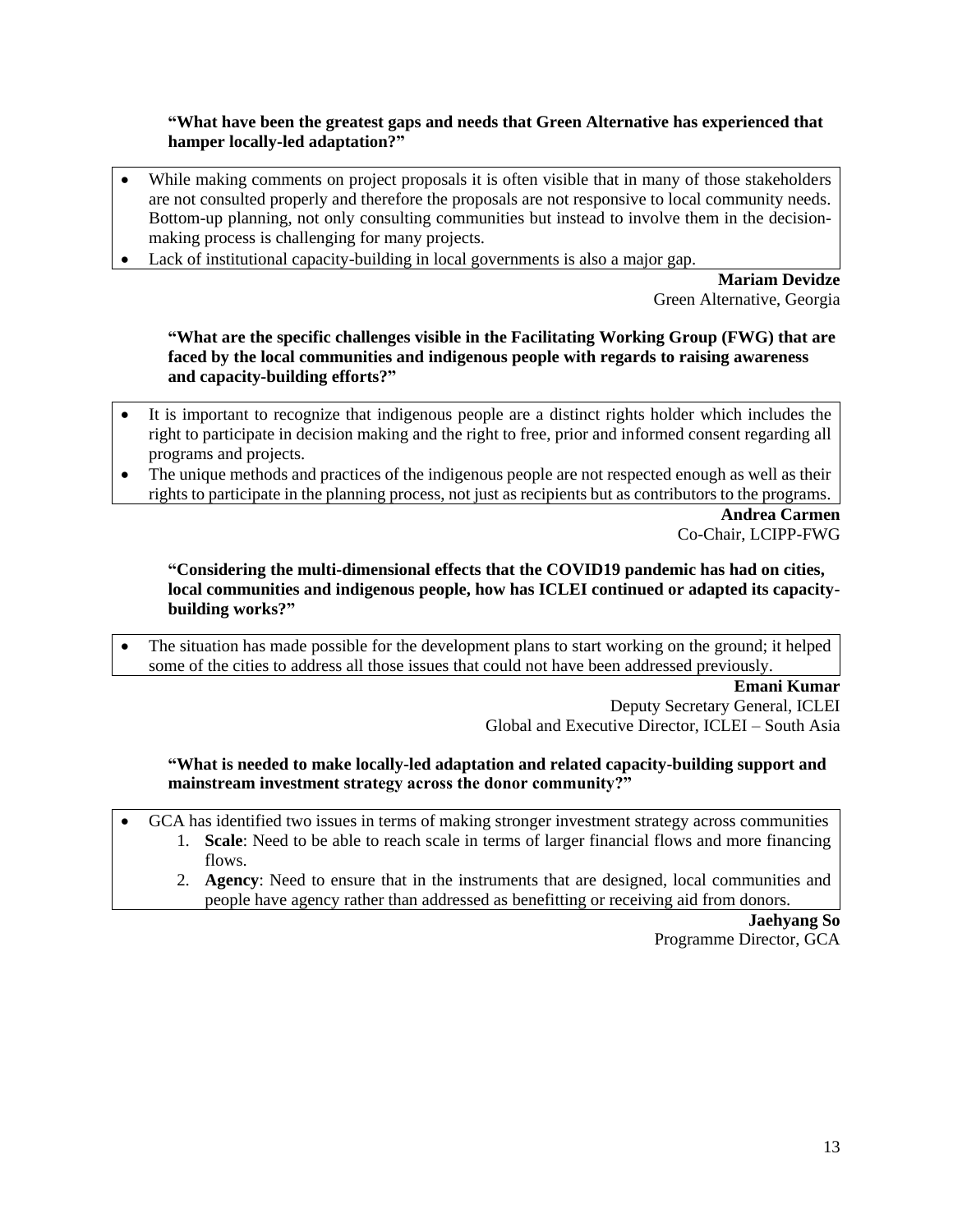#### **"What effects COVID19 has had on the way capacity-building has traditionally been delivered to communities?"**

- COVID 19 has affected whole scales of the project planning and implementation and the danger of top-down planning of the projects increased.
- Delays of implementation on ground activities of the projects has been observed, which poses additional budgetary requirements.

**Mariam Devidze**

Green Alternative, Georgia

#### **"What have been the key concerns for indigenous people during the pandemic in regards to capacity-building needs?"**

• Indigenous in the United States have been among the hardest hit by COVID 19. The reason for such vulnerability is manifold – lack of access to healthcare, erosion of access to traditional food systems are among them. The situation has also impacted the call to strengthen traditional knowledge and practices of the indigenous people.

> **Andrea Carmen**  Co-Chair, LCIPP-FWG

#### **"Beyond the pandemic, what do you think would be a game changer for locally-led adaptation initiatives?"**

• Youth's inspiration and creativity through communication platforms – photography, videos that are coming from the youth about the stories and their relation with the environment and climate change. These work as inspiration and also generate new ideas for locally-led initiatives. So, focusing on the youth and their empowerment is something to take us forward.

> **Sarshen Scorgie** Director of Policy and Fiscal instruments, Conservation South Africa

**Marzena Chodor** PCCB Co-chair

Greater coherence and coordination in capacity-building by different actors at different levels will lead to better and more inclusive outcomes and lasting impacts. That's why it is important for PCCB and PCCB Network to encourage such stakeholder dialogues and knowledge exchanges.